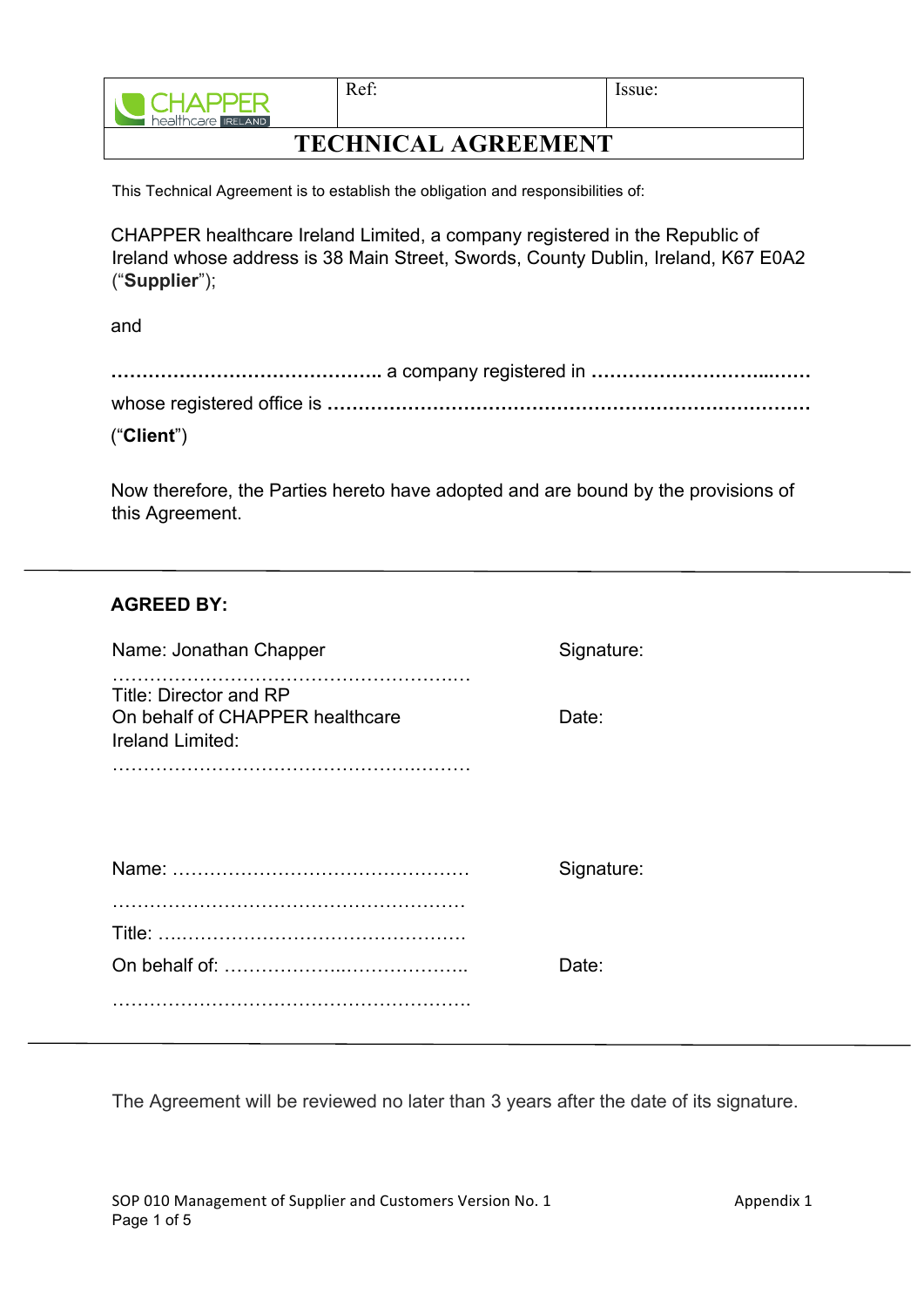

Ref: Issue:

## **TECHNICAL AGREEMENT**

### **Confidentiality**

Neither party is entitled to use the knowledge the other has disclosed to it under this Agreement after the cessation of this Agreement or without consent of the other party. Exclusions are given when information is requested by regulatory bodies or is required by law. Both parties undertake to maintain strict confidentiality which shall also apply after the Agreement has ceased.

### **GENERAL REQUIREMENTS AND RESPONSIBILITIES**

#### *Variations to Agreement*

Each party will undertake not to vary anything explicit or implied in this Agreement other than by consultation and with the written agreement of the other party, and will give reasonable consideration to adopting any new standards and/or procedures at the written request of the other party.

This Agreement shall be reviewed as a result of any significant changes in the scope or working arrangements between CHAPPER healthcare and Client.

This technical agreement is to be read in conjunction with the legal terms and conditions applying to any specific order.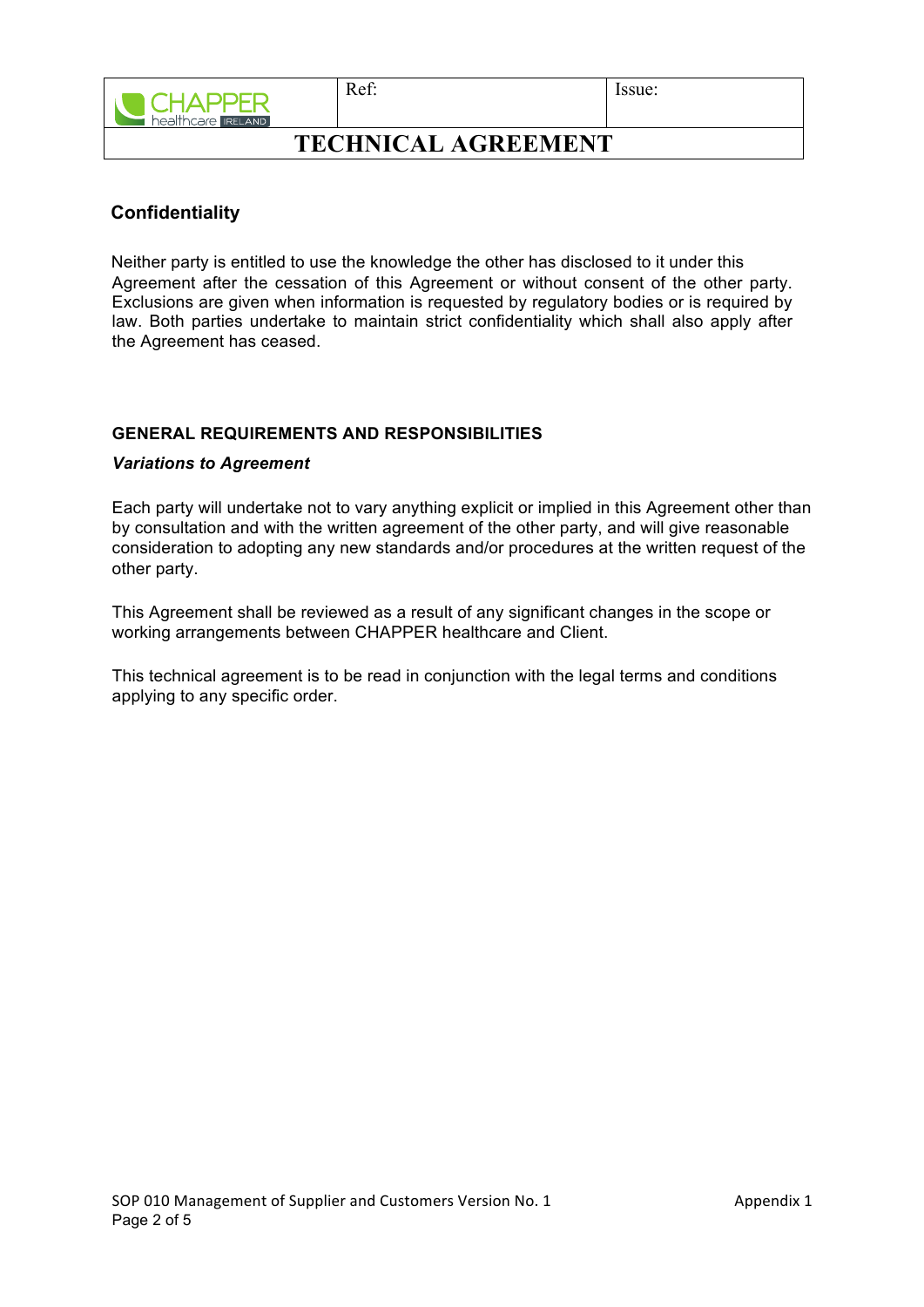|                            | Ref:<br>healthcare IRELAND                                                                                                                                                                                                                                                                                                                                                                      | Issue:        |                                            |  |
|----------------------------|-------------------------------------------------------------------------------------------------------------------------------------------------------------------------------------------------------------------------------------------------------------------------------------------------------------------------------------------------------------------------------------------------|---------------|--------------------------------------------|--|
| <b>TECHNICAL AGREEMENT</b> |                                                                                                                                                                                                                                                                                                                                                                                                 |               |                                            |  |
| <b>Sr No</b>               | <b>Technical Requirements</b>                                                                                                                                                                                                                                                                                                                                                                   | <b>Client</b> | <b>Supplier</b><br>(CHAPPER<br>healthcare) |  |
| 1.                         | with<br>Wholesale<br>Compliance<br><b>Distribution</b><br>Authorisation requirements of the HPRA (or other<br>applicable regulatory authority) and EU GDP (where<br>applicable).                                                                                                                                                                                                                | ✓             |                                            |  |
| 2.                         | <b>Quality System</b><br>✓<br>✓<br>Quality System must be established & maintained to<br>fulfil GDP requirements in compliance with EU GDP<br>20013/C 343/01 (if applicable) or other applicable<br>GDP                                                                                                                                                                                         |               |                                            |  |
| 3.                         | Personnel<br>Ensures a Responsible Person and competent<br>personnel are appointed to fulfil all GDP requirements                                                                                                                                                                                                                                                                               | ✓             | ✓                                          |  |
| 4.                         | Maintenance of Premises and Equipment                                                                                                                                                                                                                                                                                                                                                           | ✓             | ✓                                          |  |
| 5.                         | The responsible Person will ensure a system is in<br>place to regularly review all Standard Operating<br>Procedures (SOPs)                                                                                                                                                                                                                                                                      | ✓             |                                            |  |
| 6.                         | Maintenance of Records<br>The following data for each receipt or despatch will be<br>recorded:<br>Date<br>$1_{-}$<br>2. Product description<br>Batch number<br>3.<br>Quantity supplied<br>4.<br>These records will be retained for a minimum of 5 yrs.                                                                                                                                          | ✓             |                                            |  |
| 7.                         | Receipt of Goods<br>Supplier ensures to provide prior notification with<br>storage condition of goods.                                                                                                                                                                                                                                                                                          |               |                                            |  |
| 8.                         | <b>Storage Conditions</b><br>Supplier is responsible for the storage of all<br>packaged finished Products<br>under<br>appropriate<br>conditions in compliance with current GDP guidelines<br>whilst the Products are in Supplier's possession.                                                                                                                                                  |               |                                            |  |
| 9.                         | Security<br>Ensures storage and distribution of all medicinal<br>products under secure conditions. When the legal<br>status of a medicine requires special storage<br>conditions it is the responsibility of Supplier to inform<br>Client of these conditions.                                                                                                                                  |               |                                            |  |
| 10.                        | Transportation<br>Except in the case of an ex works shipment, Supplier<br>is responsible for arranging transportation of stock<br>using approved couriers or other approved logistics<br>providers to agreed point of delivery, from which<br>Client<br>is responsible for any further<br>point<br>transportation. Where an ex works shipment, Client<br>is responsible for all transportation. |               |                                            |  |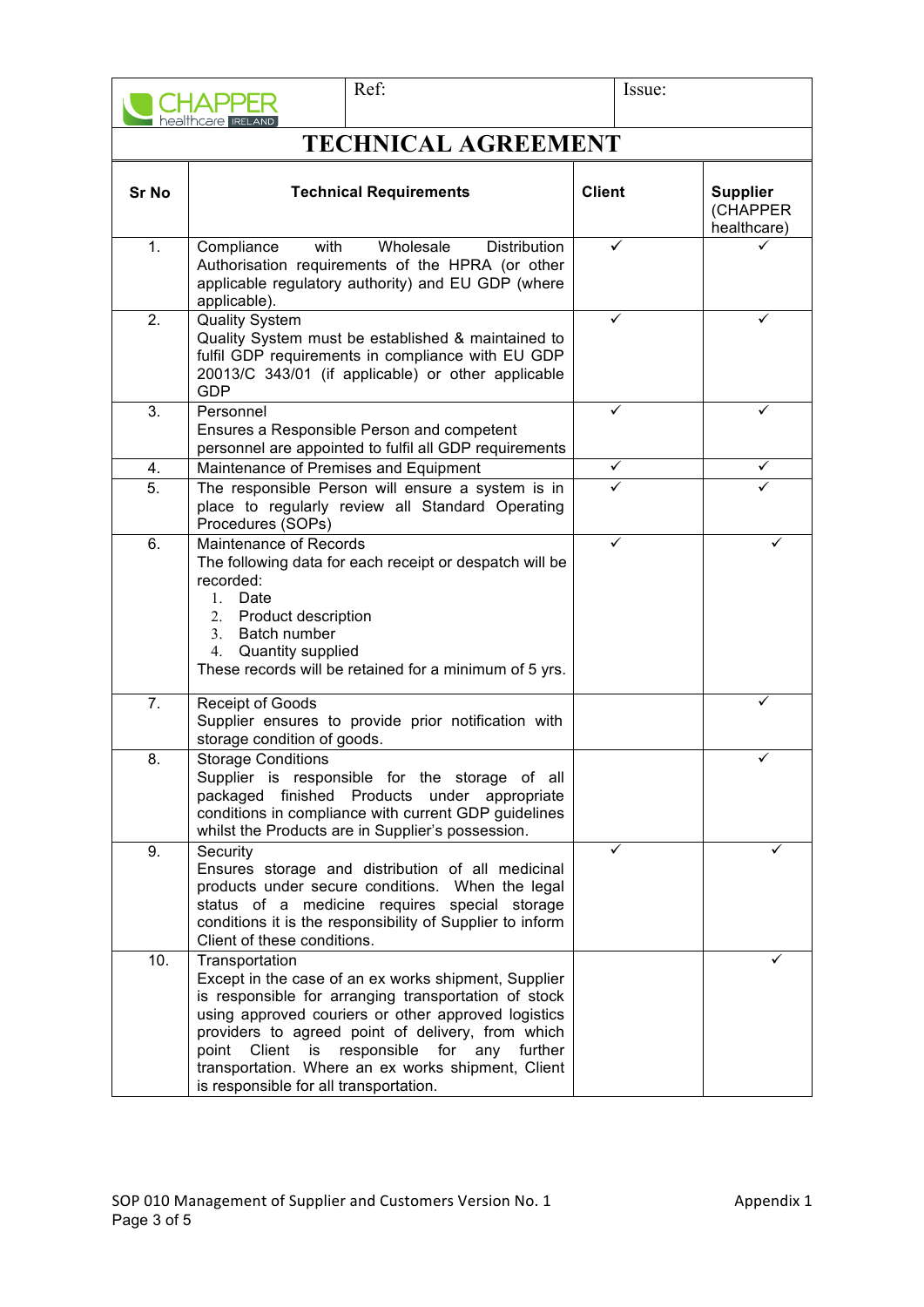

Ref: Issue:

# **TECHNICAL AGREEMENT**

| 11. | <b>Falsified Medicines</b><br>Will ensure systems are in place ensuring medicines<br>are not falsified in accordance with 2011/62/EC (if<br>applicable) or other relevant regulation (where                                                                                                                                                                                                                                                                                                                                                                                                                                                                                                                                                                                                                                                                                                                                                                                                                                                                                                                                                                                                                                                                                                                                                                                                                                                                                                                                                                              |   |   |  |  |
|-----|--------------------------------------------------------------------------------------------------------------------------------------------------------------------------------------------------------------------------------------------------------------------------------------------------------------------------------------------------------------------------------------------------------------------------------------------------------------------------------------------------------------------------------------------------------------------------------------------------------------------------------------------------------------------------------------------------------------------------------------------------------------------------------------------------------------------------------------------------------------------------------------------------------------------------------------------------------------------------------------------------------------------------------------------------------------------------------------------------------------------------------------------------------------------------------------------------------------------------------------------------------------------------------------------------------------------------------------------------------------------------------------------------------------------------------------------------------------------------------------------------------------------------------------------------------------------------|---|---|--|--|
|     | nonEU).                                                                                                                                                                                                                                                                                                                                                                                                                                                                                                                                                                                                                                                                                                                                                                                                                                                                                                                                                                                                                                                                                                                                                                                                                                                                                                                                                                                                                                                                                                                                                                  |   |   |  |  |
| 12. | Ensures entitlement to Distribute<br>Medicines is<br>✓<br>maintained and Client will be informed in case of any<br>issues that may affect product quality or efficacy.                                                                                                                                                                                                                                                                                                                                                                                                                                                                                                                                                                                                                                                                                                                                                                                                                                                                                                                                                                                                                                                                                                                                                                                                                                                                                                                                                                                                   |   |   |  |  |
| 13. | Order Receipt<br>To verify orders received. Any discrepancies in orders<br>or damage to materials will be notified to the Supplier.                                                                                                                                                                                                                                                                                                                                                                                                                                                                                                                                                                                                                                                                                                                                                                                                                                                                                                                                                                                                                                                                                                                                                                                                                                                                                                                                                                                                                                      | ✓ |   |  |  |
| 14. | <b>Deliveries</b><br>Where deliveries are not ex works, confirmation of<br>deliveries will be emailed to Client by Supplier.<br>Supplier will ensure that goods are transported so<br>that identification is not lost; they are not likely to<br>contaminate other goods and nor are they likely to be<br>contaminated by other products or materials, that<br>reasonable precautions are taken against spillage,<br>breakage or theft and to ensure that they are secure<br>and are not subjected to unacceptable degrees of<br>heat, cold, light, moisture or other adverse influence.<br>Supplier will take precautions to ensure<br>that<br>product(s) are safely and securely loaded onto<br>vehicles for transport and can be safely unloaded at<br>the point of delivery so as to avoid injury to people<br>and damage to product(s).<br>Where deliveries are ex works, confirmation of<br>availability for Client to pick up will be emailed to<br>Client by Supplier. Supplier will ensure that goods<br>are packed so that: identification is not lost, nor are<br>they likely to contaminate other goods nor be likely to<br>be contaminated by other products or materials, that<br>reasonable precautions are taken against spillage,<br>breakage or theft and that they are packed so as to<br>be secure and not be subiected to unacceptable<br>degrees of heat, cold, light, moisture or other<br>adverse influence.<br>Supplier will take precautions to ensure<br>that<br>product(s) are available to be safely loaded onto<br>vehicles for transport. |   | ✓ |  |  |
|     |                                                                                                                                                                                                                                                                                                                                                                                                                                                                                                                                                                                                                                                                                                                                                                                                                                                                                                                                                                                                                                                                                                                                                                                                                                                                                                                                                                                                                                                                                                                                                                          |   |   |  |  |
| 15. | Deviations<br>Will inform Client of any significant deviations that<br>have the potential to affect products supplied.                                                                                                                                                                                                                                                                                                                                                                                                                                                                                                                                                                                                                                                                                                                                                                                                                                                                                                                                                                                                                                                                                                                                                                                                                                                                                                                                                                                                                                                   |   |   |  |  |
| 16. | Complaints<br>Complaints received for the products supplied to<br>Client will be promptly informed to Client.                                                                                                                                                                                                                                                                                                                                                                                                                                                                                                                                                                                                                                                                                                                                                                                                                                                                                                                                                                                                                                                                                                                                                                                                                                                                                                                                                                                                                                                            |   |   |  |  |